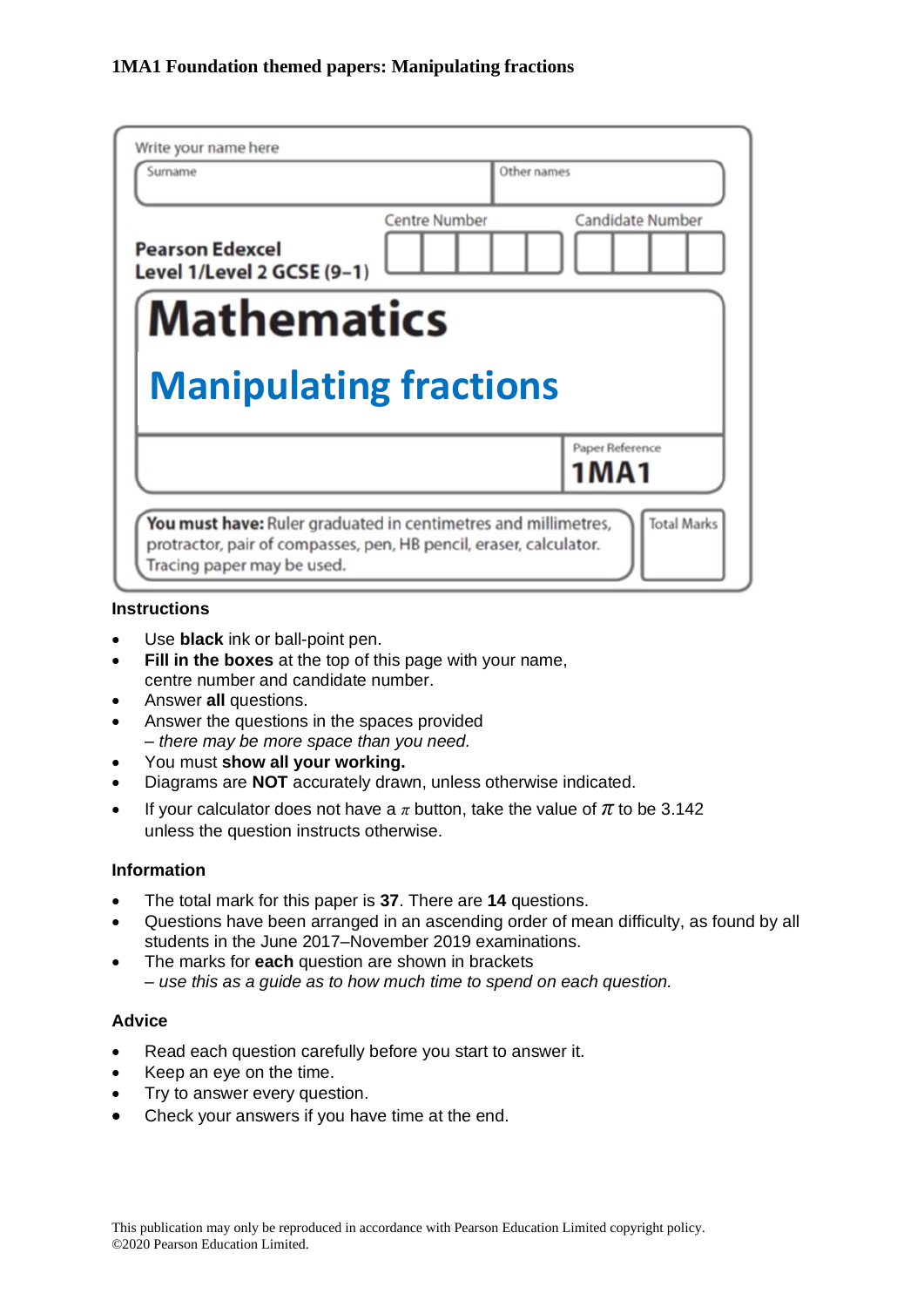**1** Work out  $\frac{1}{2}$  $\frac{1}{8}$  of 720

> ....................................................... **(Total for Question 1 is 1 mark)**

**2** Here are four fractions.

| $\overline{2}$ | 1            |    |
|----------------|--------------|----|
| ς<br>÷         | $30^{\circ}$ | 15 |

**\_\_\_\_\_\_\_\_\_\_\_\_\_\_\_\_\_\_\_\_\_\_\_\_\_\_\_\_\_\_\_\_\_\_\_\_\_\_\_\_\_\_\_\_\_\_\_\_\_\_\_\_\_\_\_\_\_\_\_\_\_\_\_\_\_\_\_\_\_\_\_\_\_\_\_**

Write these fractions in order of size. Start with the smallest fraction.

..........................................................................................................................................

**\_\_\_\_\_\_\_\_\_\_\_\_\_\_\_\_\_\_\_\_\_\_\_\_\_\_\_\_\_\_\_\_\_\_\_\_\_\_\_\_\_\_\_\_\_\_\_\_\_\_\_\_\_\_\_\_\_\_\_\_\_\_\_\_\_\_\_\_\_\_\_\_\_\_\_**

# **(Total for Question 2 is 2 marks)**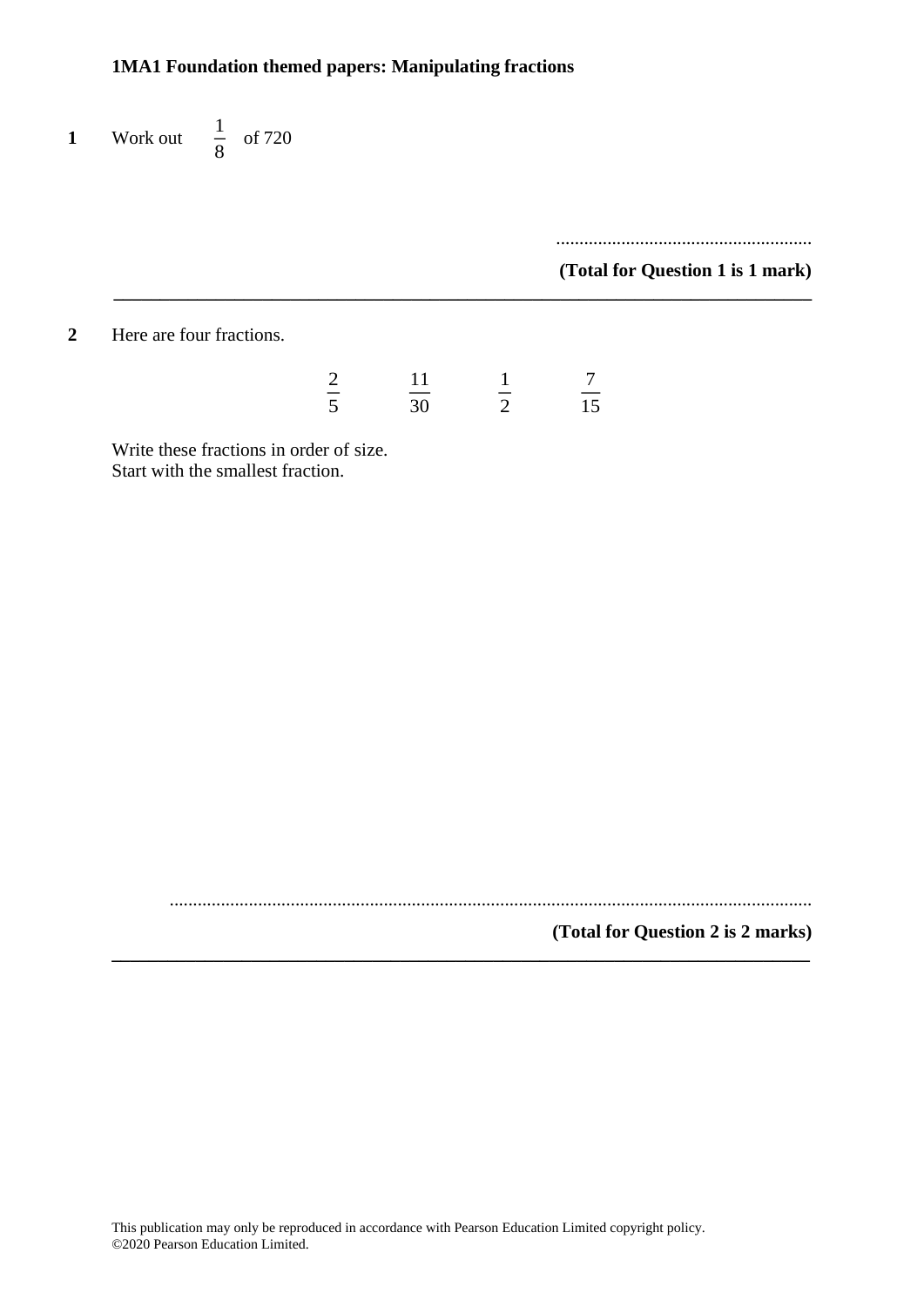Here are four fractions.

| $\sqrt{2}$<br><u>ب</u>                               | 19         |      |
|------------------------------------------------------|------------|------|
| $\overline{\phantom{a}}$<br>$\boldsymbol{\varDelta}$ | ____<br>つち | ____ |

Write the fractions in order of size. Start with the smallest fraction.

..............................................................................................................

### **(Total for Question 3 is 2 marks)**

```
4 Write the following fractions in order of size.
Start with the smallest fraction.
```
 

......................................................................................................................................

**\_\_\_\_\_\_\_\_\_\_\_\_\_\_\_\_\_\_\_\_\_\_\_\_\_\_\_\_\_\_\_\_\_\_\_\_\_\_\_\_\_\_\_\_\_\_\_\_\_\_\_\_\_\_\_\_\_\_\_\_\_\_\_\_\_\_\_\_\_\_\_\_\_\_\_**

# **(Total for Question 4 is 2 marks)**

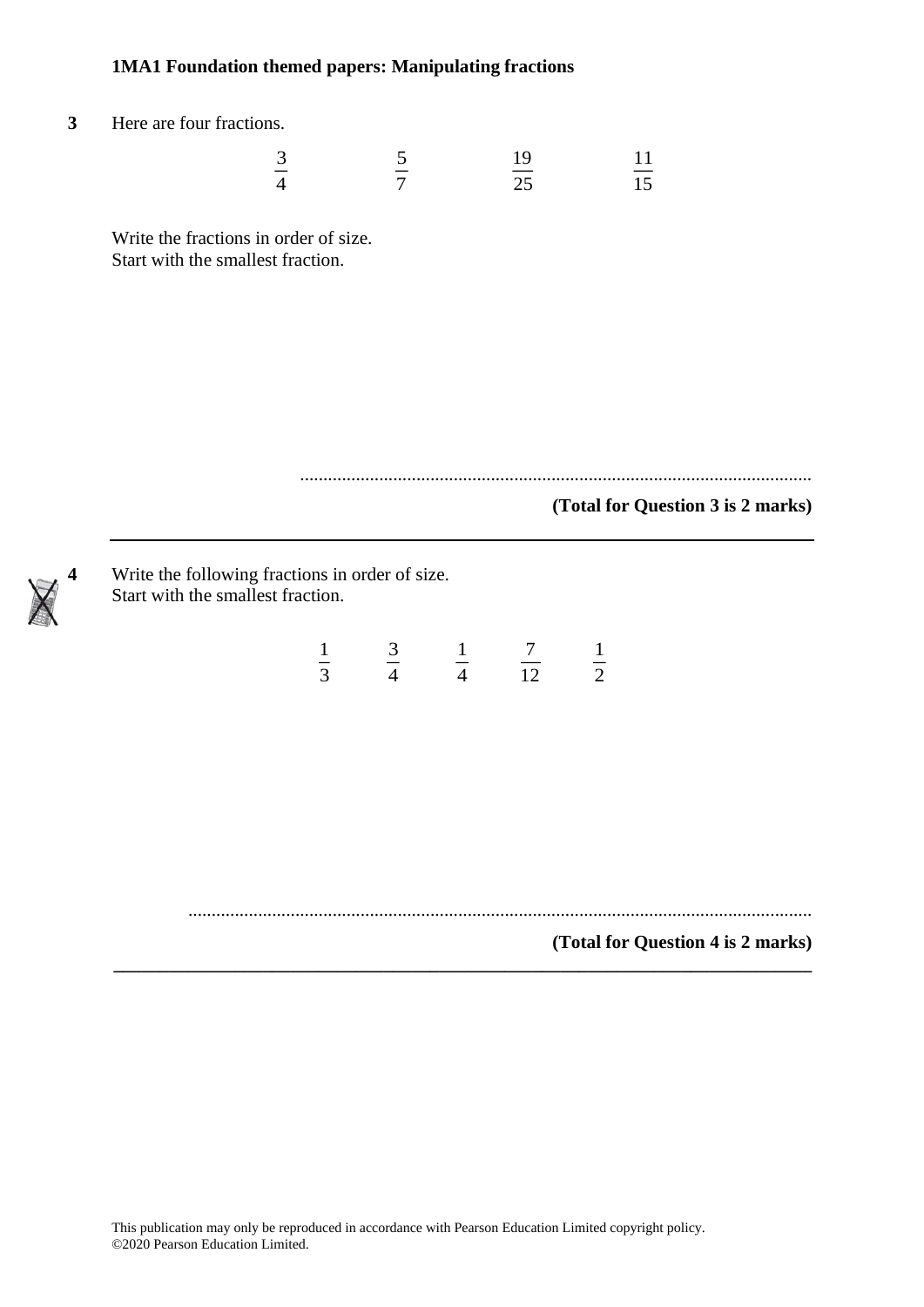**\_\_\_\_\_\_\_\_\_\_\_\_\_\_\_\_\_\_\_\_\_\_\_\_\_\_\_\_\_\_\_\_\_\_\_\_\_\_\_\_\_\_\_\_\_\_\_\_\_\_\_\_\_\_\_\_\_\_\_\_\_\_\_\_\_\_\_\_\_\_\_\_\_\_\_**

#### **5** 4  $\frac{1}{5}$  of a number is 32.

Find the number.

.......................................................

**(Total for Question 5 is 2 marks)**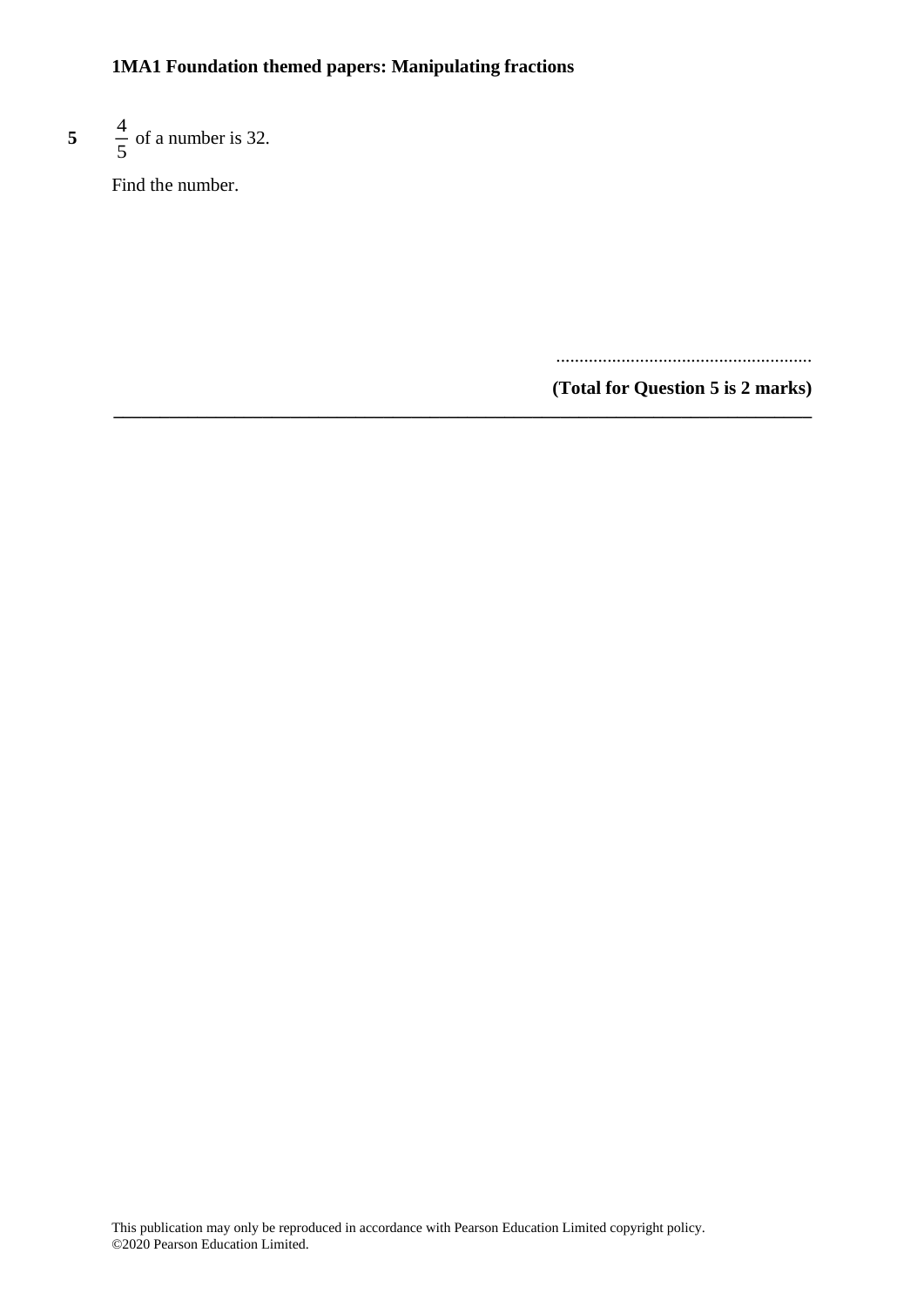

**6** Here are some fractions.

| -9   | h  | 18    | 10    | 15    |
|------|----|-------|-------|-------|
| ____ | -- | _____ | _____ | _____ |
| 12   |    | 24    | 16    | 20    |

One of these fractions is **not** equivalent to  $\frac{3}{7}$ 4

(*a*) Which fraction?

...................................................... **(1)**

(*b*) Work out  $\frac{1}{16}$  $\frac{1}{12}$  + 5 6

> ...................................................... **(2)**

**(Total for Question 6 is 3 marks)**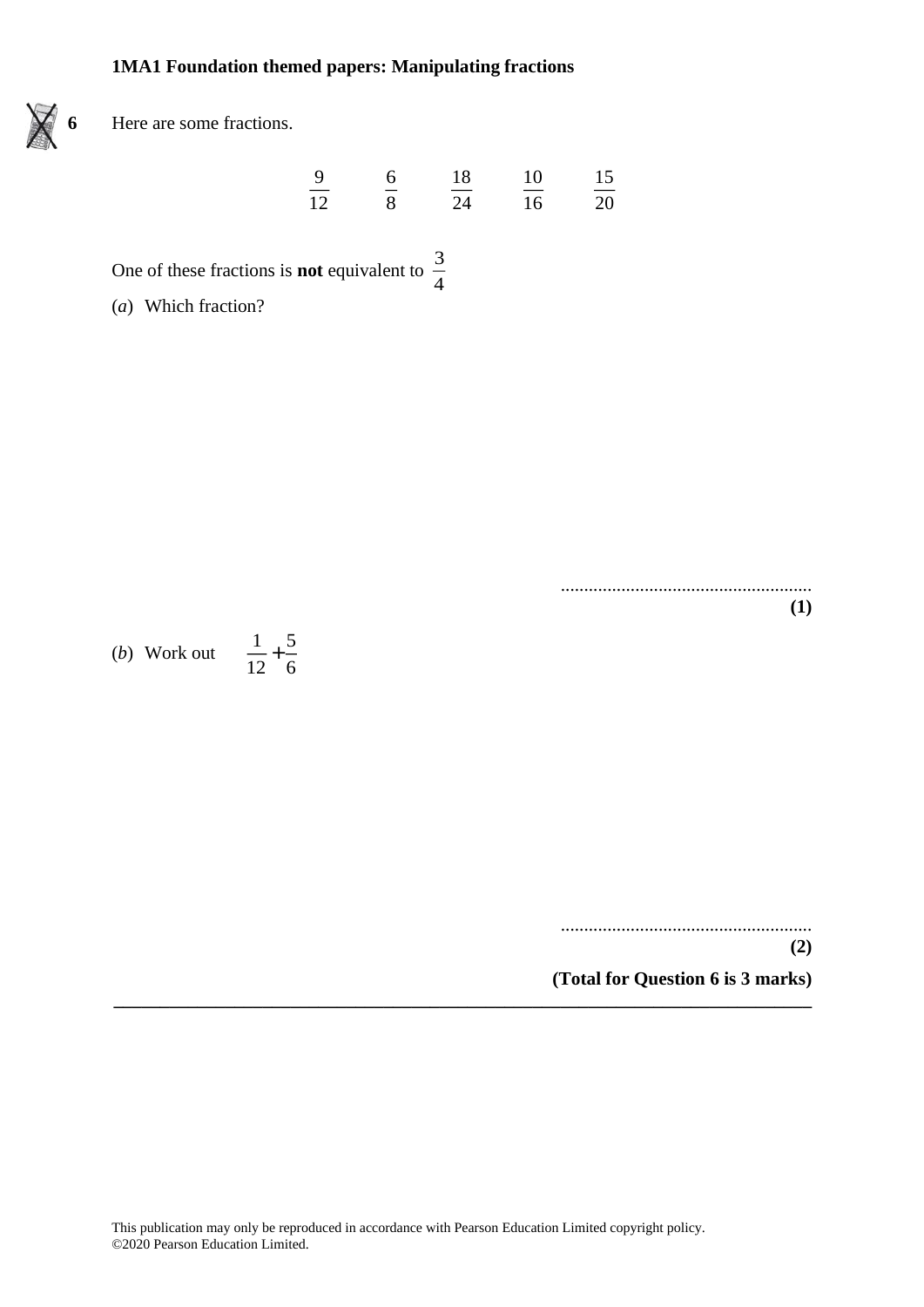$\frac{1}{3}$ 

1 5



....................................................... **(2)**

(*b*) Work out  $\frac{2}{3}$ 3 ´3 4

Give your answer as a fraction in its simplest form.

....................................................... **(2) (Total for Question 7 is 4 marks)**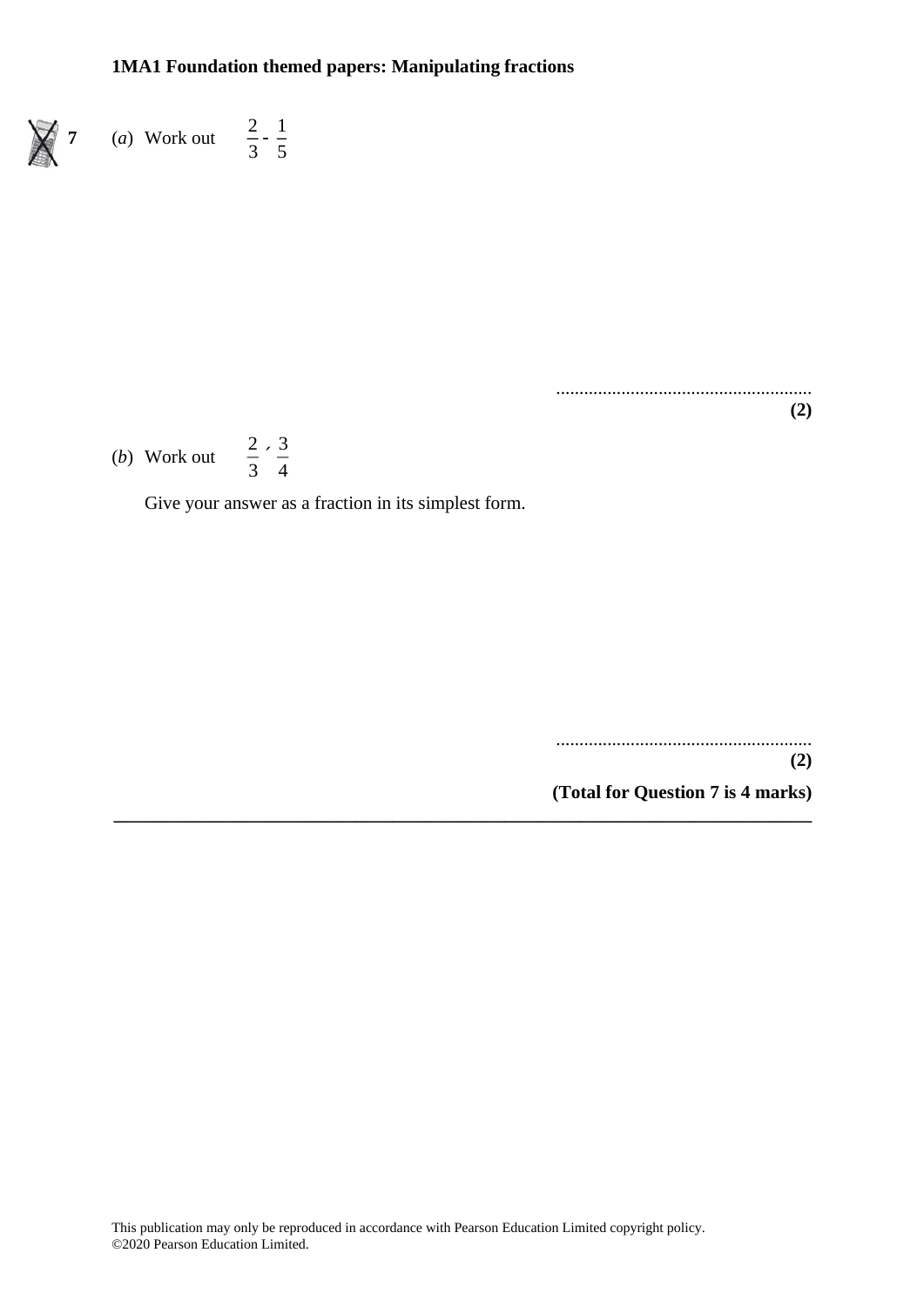

**9** Jim thinks of a number.

2  $\frac{2}{3}$  of Jim's number is 48.

Work out of  $\frac{5}{5}$  $\frac{5}{6}$  Jim's number.

.......................................................

**(Total for Question 9 is 2 marks) \_\_\_\_\_\_\_\_\_\_\_\_\_\_\_\_\_\_\_\_\_\_\_\_\_\_\_\_\_\_\_\_\_\_\_\_\_\_\_\_\_\_\_\_\_\_\_\_\_\_\_\_\_\_\_\_\_\_\_\_\_\_\_\_\_\_\_\_\_\_\_\_\_\_\_**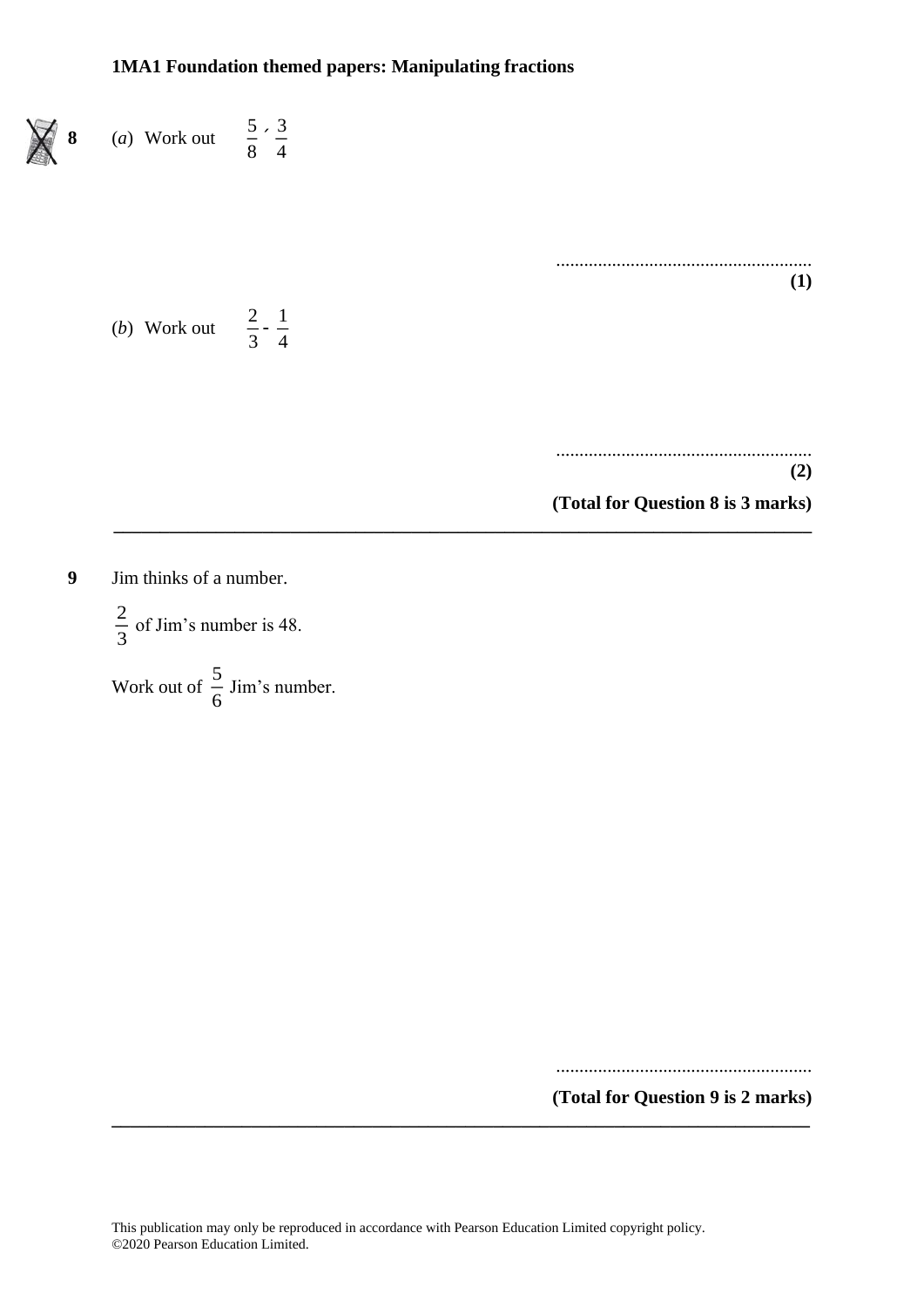

Work out 
$$
1\frac{3}{4} \div 1\frac{1}{3}
$$

Give your answer as a mixed number.

.......................................................

**(Total for Question 10 is 3 marks)**

$$
\bigtimes
$$

11 (a) Work out 
$$
2\frac{1}{7} + 1\frac{1}{4}
$$

.......................................................

(**2**)

(b) Work out 
$$
1\frac{1}{5} \div \frac{3}{4}
$$

Give your answer as a mixed number in its simplest form.

**\_\_\_\_\_\_\_\_\_\_\_\_\_\_\_\_\_\_\_\_\_\_\_\_\_\_\_\_\_\_\_\_\_\_\_\_\_\_\_\_\_\_\_\_\_\_\_\_\_\_\_\_\_\_\_\_\_\_\_\_\_\_\_\_\_\_\_\_\_\_\_\_\_\_\_**

.......................................................

(**2**) (**Total for Question 11 is 4 marks**)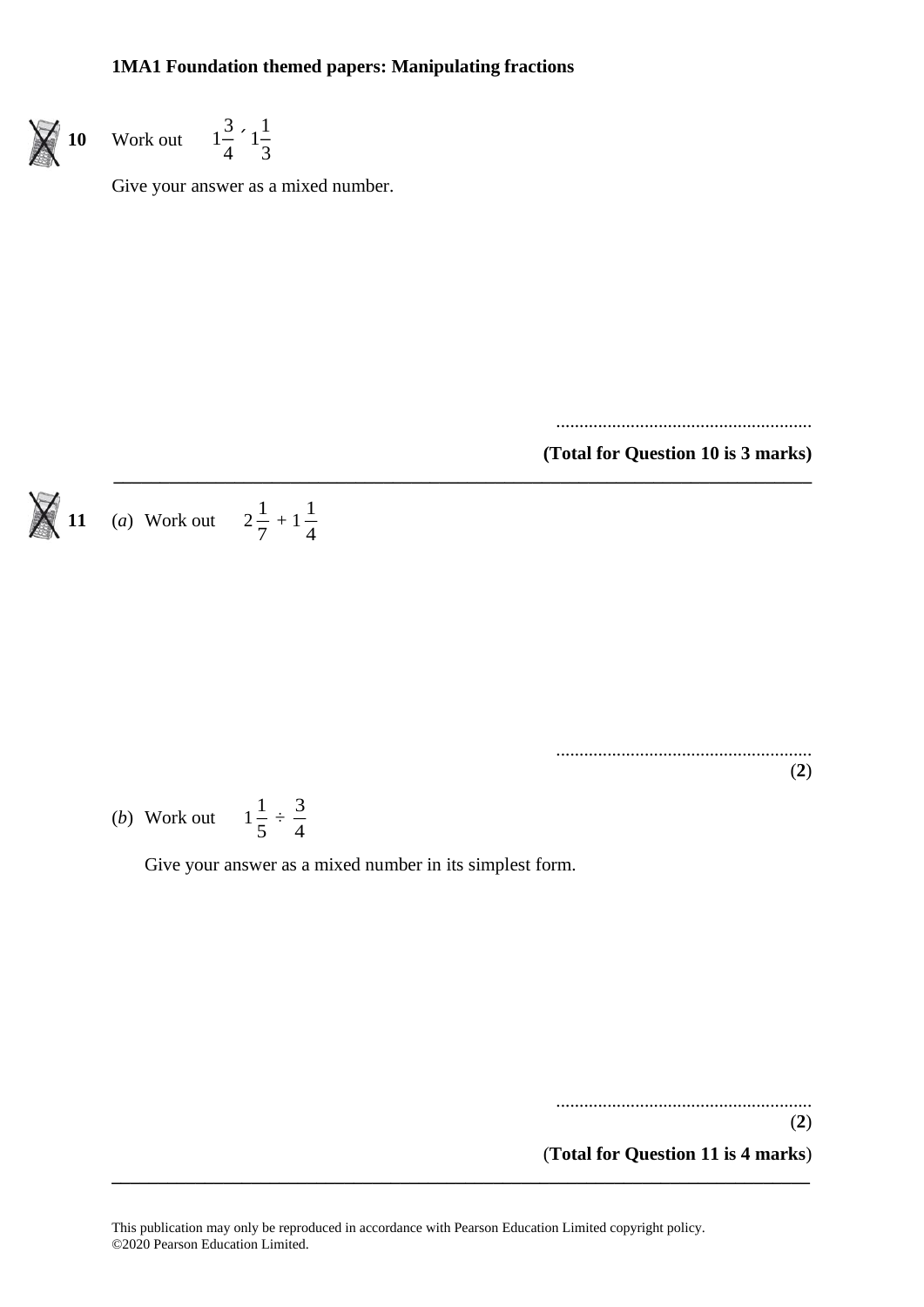

**12** Work out  $2\frac{3}{5} - 1\frac{5}{5}$  $\frac{1}{5}$ <sup>-1</sup> $\frac{1}{6}$ 

.........................................

**(Total for Question 12 is 3 marks)**



**13** Here are two fractions.

| 7 |    |
|---|----|
|   |    |
| ς | ۰. |

**\_\_\_\_\_\_\_\_\_\_\_\_\_\_\_\_\_\_\_\_\_\_\_\_\_\_\_\_\_\_\_\_\_\_\_\_\_\_\_\_\_\_\_\_\_\_\_\_\_\_\_\_\_\_\_\_\_\_\_\_\_\_\_\_\_\_\_\_\_\_\_\_\_\_\_**

Work out which of the fractions is closer to 1 You must show all your working.

**(Total for Question 13 is 3 marks)**